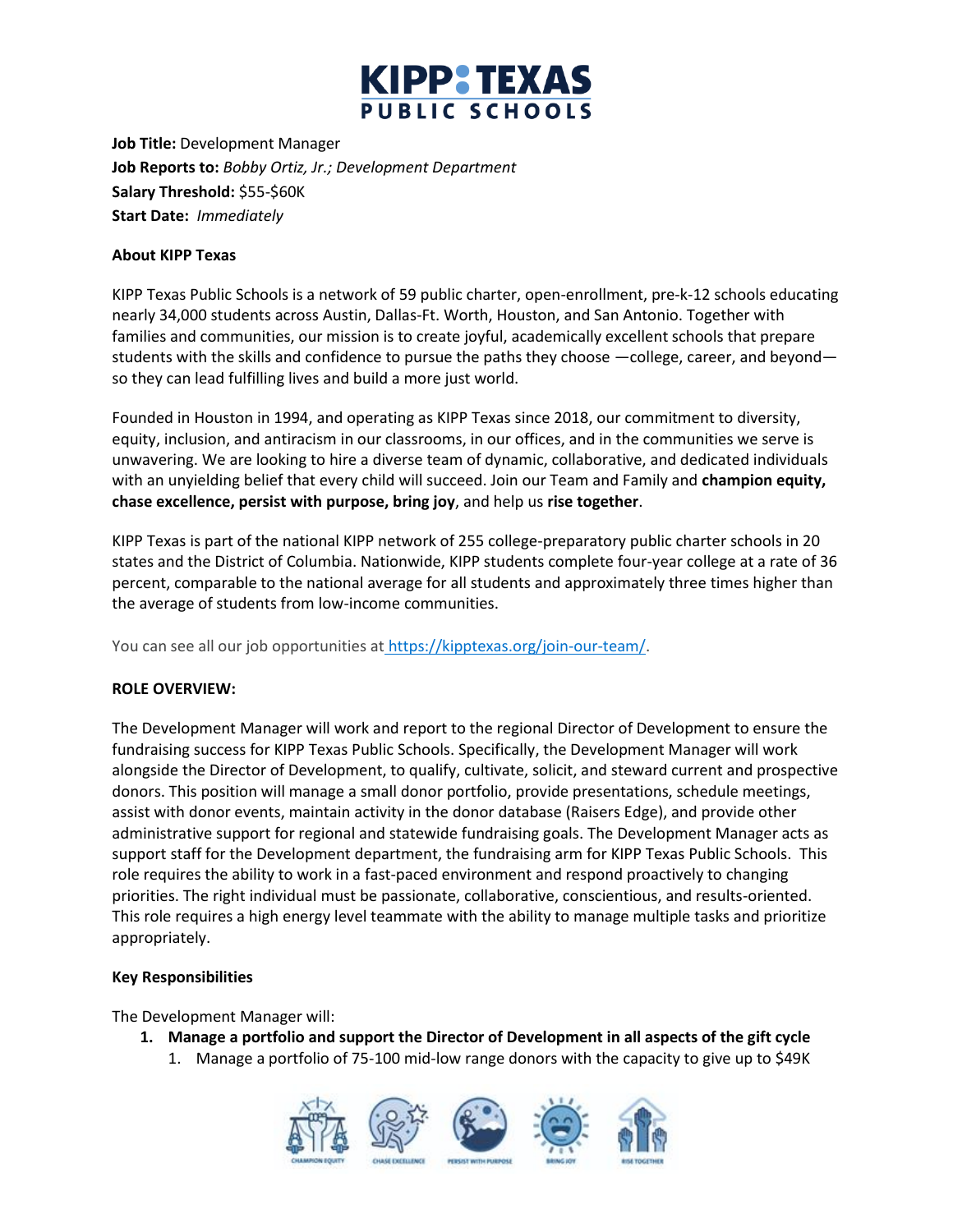

- 2. Strategize with the Director of Development to identify and cultivate appropriate next steps for current, lapsed, and prospective donors
- 3. Conduct prospect research and coordinate logistics for all next steps including regional donor tours and meetings
- 4. Complete fundraising and donor reports as assigned and work with Director of Development to create and update regional calendars
- 5. Coordinate with Director of Development to create a stewardship plan to meet and exceed individual and major giving goals involving annual appeals and regional giving days and coordinate with a mail house for distribution
- 6. Work with the Director of Development to update materials such as decks, one-pagers, and letters for donors
- 7. Oversee the creation and distribution of the regional donor newsletters and other donor communications

# **2. Manage development efforts and support events**

- a. Collaborate with the Director of Development with fundraising related aspects of events and assist with day-of execution with the Development Events team.
- b. Gather materials and prepare logistics for KIPP school and/or campus tours and provide support as needed
- c. Promote the cultivation and stewardship of regional projects/events such as webinars, speaker series, etc. that are created by the Strategic Partnerships team and assist with dayof execution

# **3. Maintain constituent records and track moves management**

- a. Maintain constituent records in donor database and upload necessary documentation
- b. Track moves management for each donor in your portfolio and ensure the asks (opportunities) are accurately reflected in Raiser's Edge
- c. Coordinate with the database team to pull mailing and email lists for donor communication, such as the newsletters and appeals, and ensure all changes are updated in Raiser's Edge
- d. Work with the Database team and the Director of Development to send donor tax letters
- e. Support the Director of Development in other database requests as needed

## **Skills and Qualifications**

- 3 years successful experience in professional fundraising within a non-profit environment
- Strong written and verbal communication skills
- Strong organizational and planning skills
- Proficiency in Microsoft Office applications (Word, PowerPoint, Outlook, and particularly Excel)
- Highly organized; manage multiple projects at once and meet deadlines
- Highly motivated and self-directed learner with a "whatever it takes" attitude
- High degree of professionalism and discretion
- Knowledge of Raiser's Edge or similar fundraising databases
- Excellent attention to detail and a high level of accuracy is necessary
- Strong follow-up and follow-through skills necessary
- Proficiency using computers, printers, copy machines, and fax machines